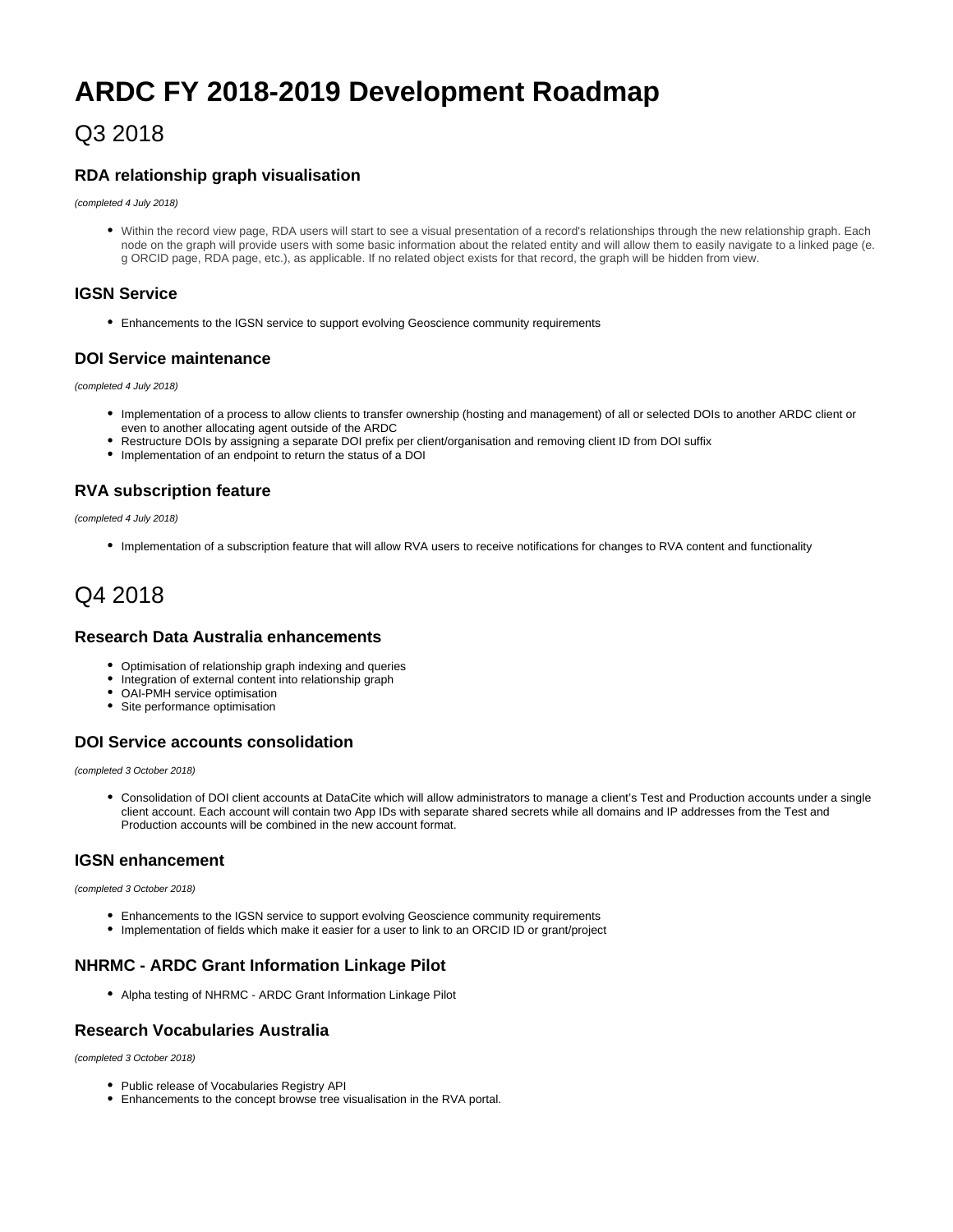## Q1 2019

#### **IGSN Service enhancement**

- Enhancements to the IGSN service API to further support M2M management of identifiers
- Continue work on enhancing the IGSN service in response to the requirement of the Geoscience community

#### **RDA index optimisation**

RDA Index optimisation (investigate/implement Graph db into pipeline)

#### **RDA infrastructure refresh - phase 1**

#### **NHRMC - ARDC Grant Information Linkage Pilot Enhancement**

Enhancements to Research Activity API to support NHRMC - ARDC Grant Information Linkage Pilot

#### **Review of interoperability of the DOI system with DataCite API and schema**

Work on the review of the interoperability of the DOI system with DataCite API and schema will commence on Q1 2019

#### **Handle Service enhancement**

Optimisation of Handle Service to support the RAID initiative

#### **Research Vocabularies Australia optimisation**

- Vocabulary widget optimisation
- Pursue other tooling features supporting re-use (consumption) of vocabularies (eg governance information)
- Implementation of logging and analytics.
- Facilitate/support/engage with key NCRIS facilities, ABS, CSIRO, AITSIS, NAA, Social Science

## Q2 2019

#### **RDA usage metrics implementation**

- Implementation of:
	- Make Data Count
	- Clarivate
	- Scholix
- Analysis of inclusion of:
	- Event Data • Altmetrics

#### **New RDA Data Services Registry sub-portal for services**

The Services sub-portal will be similar to the RDA Grants and Projects portal and will enable users to customise search through filters and facets.

#### **GCMD vocabulary integration into RDA**

• Integration of GCMD vocabulary into subject browse functionality and search filter

#### **IGSN and Handle Service logging enhancement**

Improvements to event logging for the IGSN and Handle services in order to understand usage, accelerate problem analysis and enable the ARDC to make better and more informed planning decisions

#### **DOI service optimisation**

- Minting and updating DOIs via DataCite DOI Fabrica API
- Enhancement to the DOI system to remain interoperable with DataCite API and schema

#### **Research Vocabularies Australia enhancement**

- Investigation of service/system support for more complex knowledge organisation (eg poly-hierarchies, interrelated vocabularies (classes + relationships), ontologies)
- Analysis of the implementation of shared infrastructure with the Australian Government Linked Data Working Group for persistent URLs